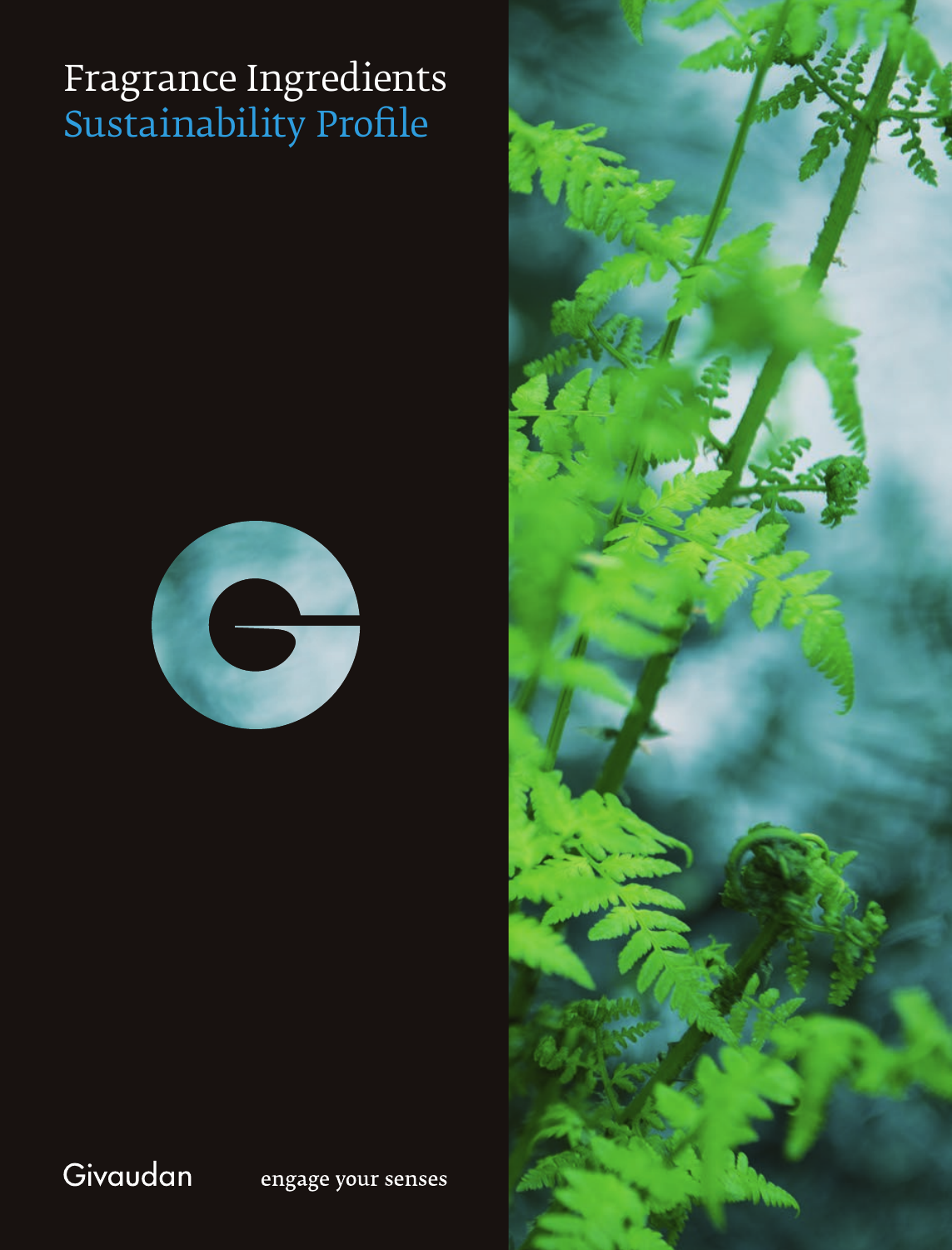

# Fragrance Ingredients Sustainability Profile

## **Contents**

| Sustainability Parameters |    |
|---------------------------|----|
| Fragrance Ingredients     | x  |
| Contact Us                | 18 |

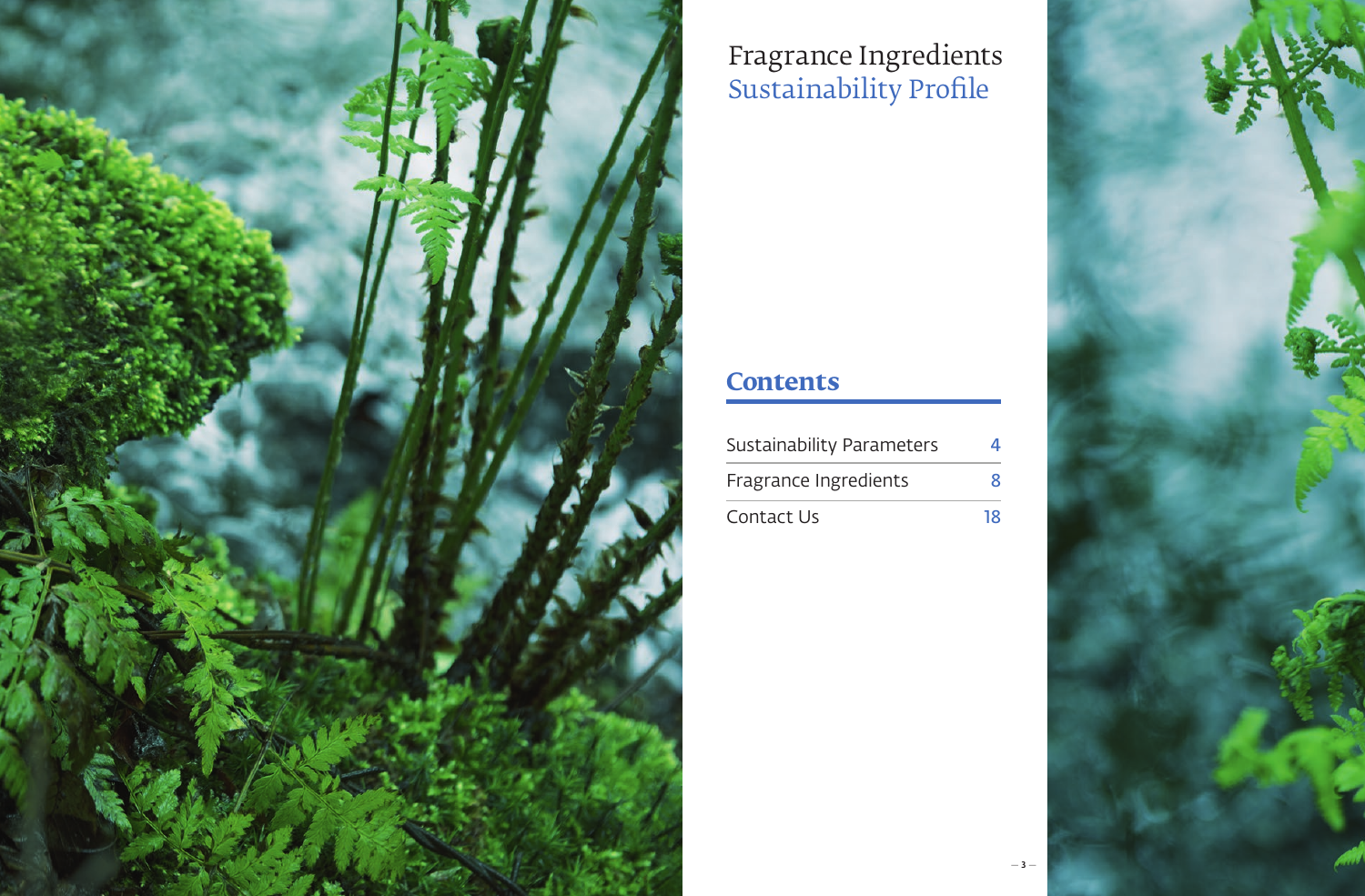### **Sustainability Parameters**



#### **Renewable carbon comes from natural sources that can be replenished in a short time frame, e.g. plants, bio-mass, or from recycling.**

- The renewable carbon of an ingredient is assessed based on the chemical and/or biological process(es) used to make the ingredient and the origin of the starting raw materials that in some way form part of the ingredient's carbon skeleton. The number of carbon atoms that are from a natural origin (e.g. botanical) is expressed as a percentage of the total number of carbon atoms in the ingredient molecule. Givaudan defines naturally derived substances as those composed of >50% renewable carbon. This is line with ISO 16128-1.
- Dilutions: calculated based on data for the individual ingredient and solvent. It is the sum of the relative concentration of an ingredient and solvent multiplied by their corresponding renewable carbon content. This is in line with ISO 16128-2.



### **This is the breakdown of organic matter by micro-organisms, such as bacteria and fungi. Key removal process of organic chemicals in the environment.**

• Biodegradation is determined according to OECD test method guidelines. A readily biodegradable material has achieved >60% in a ready biodegradation test within 28 days and passing the 10 day window criterion following OECD 301, 310 and equivalent ISO guidelines. An inherently biodegradable material has achieved >60% in a ready biodegradation test within 28 days but failed the 10 day window or has achieved >60% in a ready test that has been extended beyond 28 days or has achieved >70% in an inherent biodegradability test e.g. OECD 302C test.



**K** Readily biodegradable

 $\mathbb Z$  100% renewable carbon >50% renewable carbon ≤50% renewable carbon

Œ

Inherently biodegradable

### $(\mathbb{X})$  Non-biodegradable

 $\mathbb{Z}/\mathbb{N}$ ot assessed



### **This is a measure of the intrinsic toxicity of the ingredient to aquatic species.**

• Internationally recognised testing guidelines (e.g. OECD) were applied, performed to Good Laboratory Practice standards. Our materials have been classified as nonhazardous, harmful (Acute 2, 3, Chronic 3, 4), or toxic (Acute 1, Chronic 1, 2). The environmental hazard categories (Acute 1, 2, and Chronic 1, 2, 3, 4) are based on the Globally Harmonized System of Classification (GHS).

Non-hazardous

Harmful

 $\mathbb{Z}/\sqrt{2}$  Toxic

• Dilutions: evaluated as pure material.



### **This indicates the amount of waste generated while manufacturing the ingredient.**

• This is a comparison between the Process Mass Intensity (PMI) of the ingredient and the expected value for a product of a similar tonnage. (Process Mass Intensity is the total mass of materials needed to make a set quantity of product). This assessment is based solely on activity that takes place within Givaudan (suppliers and contractors are not covered).



• Dilutions: evaluated as diluted material.

• Dilutions: evaluated as pure material.



### **This determines if the process uses chemistry that is environmentally disfavoured.**

• A list of disfavoured chemistries was prepared based on ISO 16128 and customer feedback. This parameter indicates if any of the chemistry used to make the ingredient is on this list: short chain alkyl halides or alkyl sulphates (<5 carbons), isocyanates, nitration, alkyl chlorination, sulphonation, silylation, ethylene oxide, phosphorous oxychloride, or stoichiometric transition metals. This assessment is based solely on activity that takes place within Givaudan (suppliers and contractors are not covered).



On the disfavoured list

• Dilutions: assessed based on data for the individual ingredient and solvent, applying the worst case.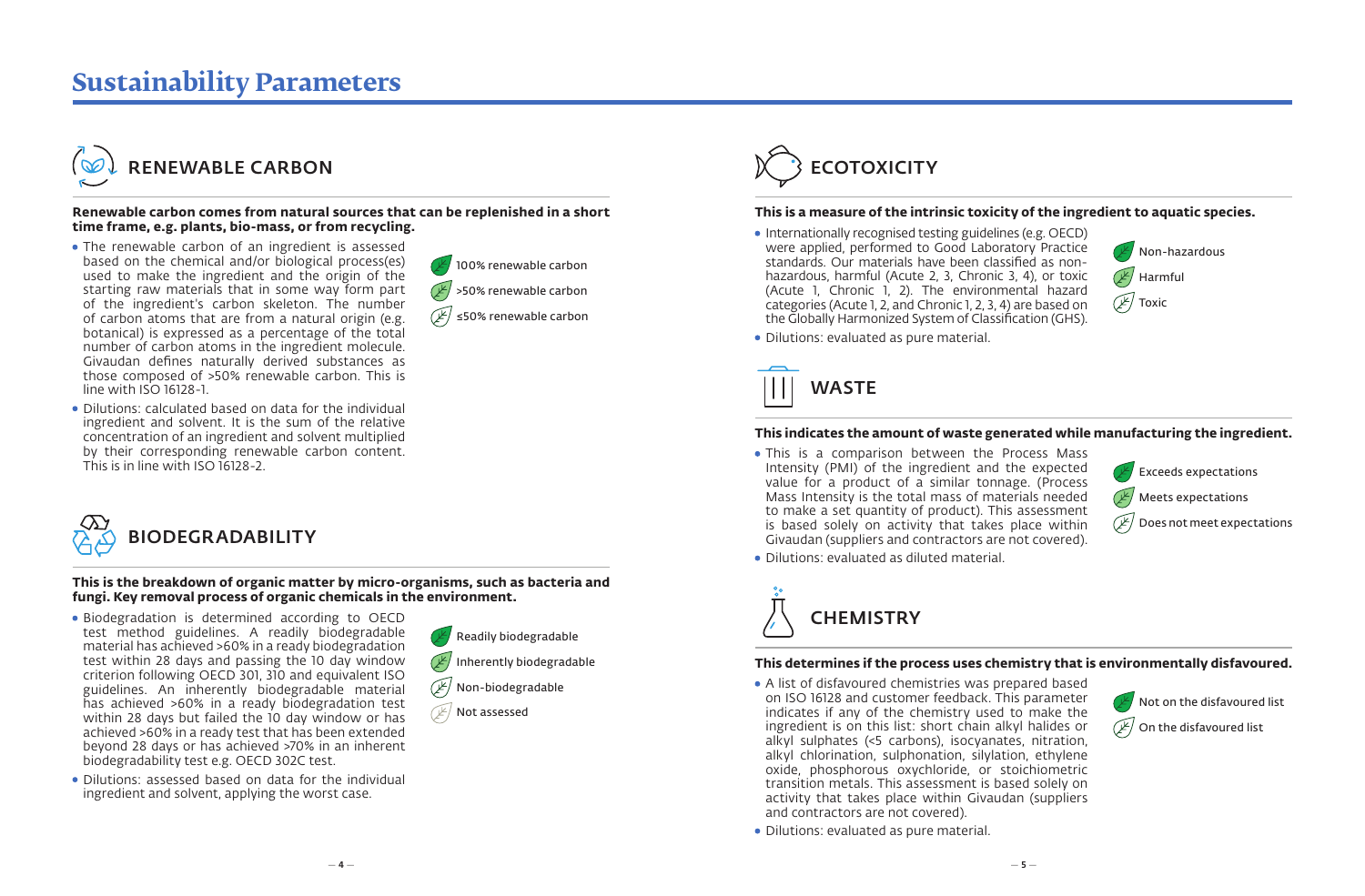### **Sustainability Parameters**



### **This is an assessment of the environmental impact of the solvents used in the process.**

- Solvents are categorized as either favoured, standard or disfavoured. Favoured solvents are listed in the ISO 16128 standard. Disfavoured solvents are those requiring Authorisation under REACH (or going through the process to be Authorised). If a solvent does not fall into either category, it is treated as "standard". The category is determined by the least favoured solvent used in the process. This assessment is based solely on activity that takes place within Givaudan (suppliers and contractors are not covered).
- Dilutions: evaluated as diluted material.



#### **This measures the number of steps in the chemical process.**

- A simple process has 1 chemical step, standard process has 2-3 chemical steps and a complex process 4 or more. This assessment is based solely on activity that takes place within Givaudan (suppliers and contractors are not covered).
- Dilutions: evaluated as pure material.



**This is based on odour value as measured by Givaudan as a combination of Odour Detection Threshold and Vapour Pressure.**

• Dilutions: evaluated as pure material.  $\mathbb{Z}$  High impact

 $\n *F*/<sub>2</sub>$  Simple  $\mathbb{Z}/\mathbb{S}$ tandard Complex

 $\mathbb{F}$  Favoured solvents  $\mathbb{Z}$  Standard solvents  $D$  Disfavoured solvents



The information contained herein is, to the best of Givaudan's knowledge, true and accurate at the time it is given. It is provided to Customer for its information and internal use only. Givaudan is not liable for any damages that may result from the misuse of the data. Data valid as at March 2021.



### **This refers to the SMETA or equivalent protocol for our manufacturing sites.**

• The SMETA methodology assesses a manufacturing site based on leading international standards around labour, health and safety, environment and business ethics aspects. To demonstrate our efforts and progress on these conventions and principles, we participate in Supplier Ethical Data Exchange (Sedex) forum and follow its Sedex Members Ethical Trade Audit (SMETA) assessment programme which has been in place at Givaudan since 2008.

Audited with full compliance Audited with open points

Œ Not audited yet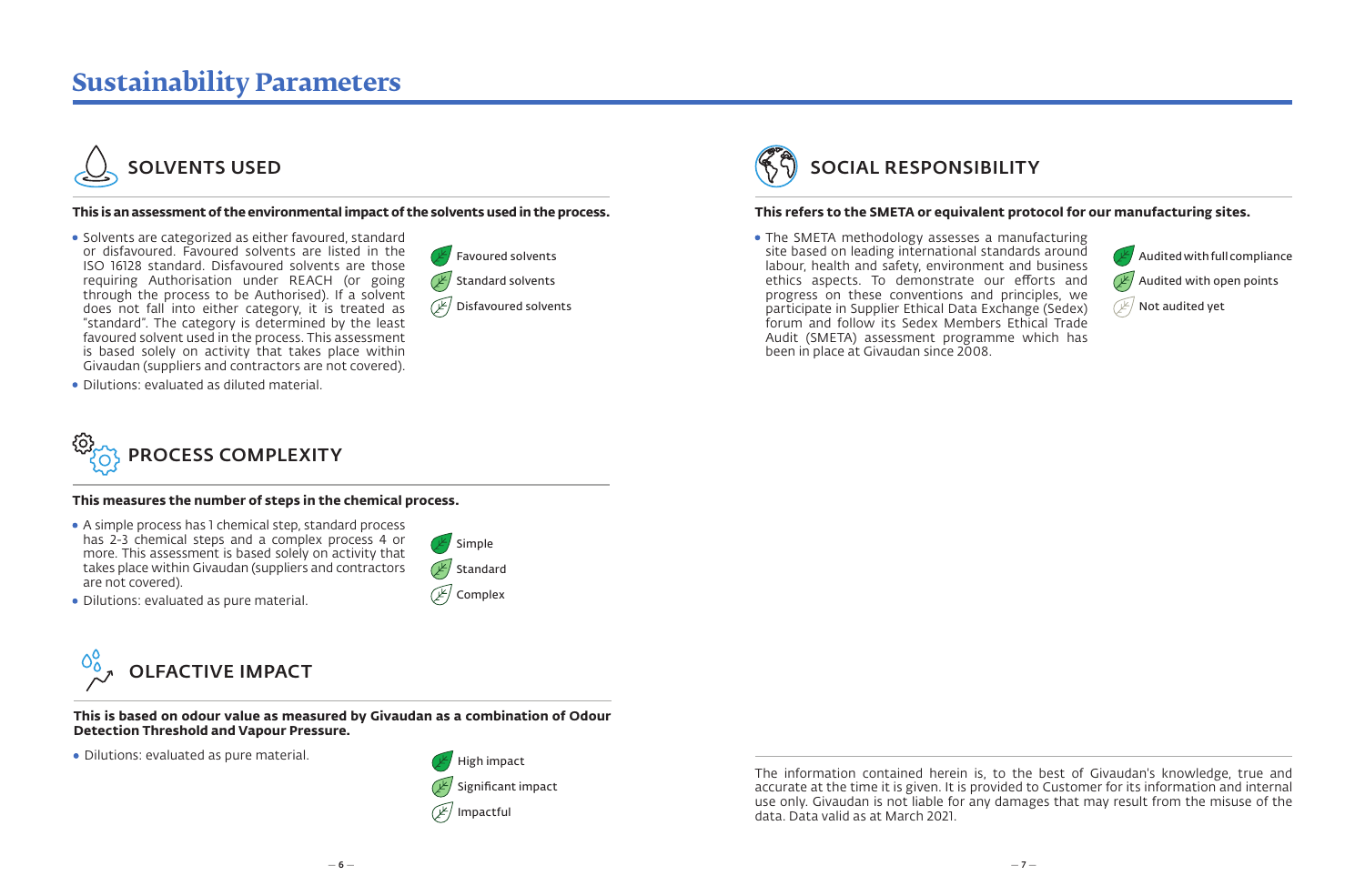| Code    | Product                     | $\circledast$ | ෯             |               | $\overline{   }$ |              |               | త్కి<br>శ్రీరై | $\frac{O_0}{O}$ | $\Im$          |
|---------|-----------------------------|---------------|---------------|---------------|------------------|--------------|---------------|----------------|-----------------|----------------|
|         | 0073003 Acetal CD           | E             | اعلم          |               |                  |              | $\mathscr{L}$ | $\mathscr{L}$  | E               | 冸              |
|         | 0087001 Acetal E            | E             | E             | E             | عر               | عر           | عر            | عر             | $\mathscr{L}$   | 冸              |
|         | 0098001 Acetal R            | E             | $\mathbb{Z}$  | $\mathscr{L}$ | 冸                | بخلا         | بطير          | $\mathscr{L}$  | $\mathscr{L}$   | $\mathbb{P}$   |
|         | 0420003 Acetate C 9 Nonylic | E             | 冯             | $\mathscr{L}$ | 冸                | 凶            | اعلم          | عج             | E               | 酉              |
| 1028001 | Adoxal                      | E             | اعلم          | E             | $\mathscr{L}$    | E            | $\mathscr{L}$ | $\mathbb{Z}$   | E               | 冸              |
| 1141003 | Alcohol C 11 Undecylenic    | $\mathbb{Z}$  | 凶             | رعلم          | $\mathbb{Z}$     | $\mathbb{Z}$ | 冸             | 飞              | E               | $(\mathbb{R})$ |
| 1560803 | Aldehyde Iso C 11           | اعلج          | 凶             | $\mathscr{L}$ | $\mathbb{Z}$     | $\mathbb{F}$ | $\mathbb{F}$  | عط             | $\mathscr{L}$   | 酉              |
| 1793703 | Amberketal 1%/TEC           | $\mathscr{L}$ | $\mathscr{L}$ | رسلي          | اعلم             | E            | E             | $\mathbb{Z}$   | E               | 冸              |
| 8755303 | Amberketal IPM              | $\mathscr{L}$ | $\mathbb{Z}$  | اعلم          | $\mathbb{Z}$     | E            | E             | $\mathbb{F}$   | E               | Œ              |
| 1472033 | Ambermax 10%/TEC            | $\mathscr{E}$ | E             | E             | 冸                | E            | $\mathscr{L}$ | $\mathbb{F}$   | E               | 鸣              |
| 1472023 | Ambermax 50%/Dowanol TPM    | E             | E             | E             | $\mathscr{L}$    | E            | $\mathbb{Z}$  | $\mathscr{L}$  | E               | $\mathbb{F}$   |
| 1832003 | Ambrettolide                | E             | اعلم          | رعلم          | $\mathscr{L}$    | $\mathbb{Z}$ | $\mathscr{L}$ | $\mathbb{F}$   | Ø               | Œ)             |
| 1836803 | Ambrofix <sup>*</sup>       | اعلج          | اعلم          | 冸             | $\mathbb{Z}$     | $\mathbb{F}$ | $\mathbb{F}$  | $\mathbb{F}$   | $\mathbb{Z}$    | 严              |
| 1486273 | Ambrofix Flakes             | رعلم          | اعلم          | بطلم          | $\mathbb{Z}$     | 凶            | $\mathscr{L}$ | $\mathscr{L}$  | $\mathscr{L}$   | 四              |
| 2560001 | Amyl Benzoate               | E             | اعلم          | وعطيم         | رعلم             | رسلي         | عج            | بخلير          | E               | $(\nvdash)$    |
| 8810001 | Amyl Salicylate             | E             | 趻             | E             | $(\nvdash)$      | 严            | 严             | أعلم           | E               | 严              |
| 1884001 | Amyl Vinyl Carbinol         | E             | اعلم          | $\mathscr{L}$ | $\mathbb{Z}$     | E            | $\mathbb{Z}$  | عر             | Æ,              | 严              |
| 5846393 | Anther                      | E             | 凶             | E             | $\mathbb{F}$     | E            | $\mathscr{L}$ | 冸              | E               | $\mathbb{P}$   |
| 2323103 | Argeol DIP Substitute       | E             | 严             | $\mathscr{L}$ | $\mathbb{P}$     | 酉            | 严             | رعلي           | Ø               | 严              |
| 2365901 | <b>Aurantiol Pure</b>       | E             | اعلم          | $\mathbb{Z}$  | اعلم             | رسلي         | عر            |                | $\mathscr{L}$   | اعلم           |
|         | 7043003 Azarbre             | E             | E             | $\mathbb{Z}$  |                  |              | $\mathbb{Z}$  |                | $\mathscr{L}$   | اعلم           |

\*Produced using biotechnology

|  | <b>(<math>\bigcirc</math>)</b> Renewable Carbon $\bigcirc$ Biodegradability $\bigcirc$ Ecotoxicity $\overline{   }$ Waste $\bigcirc$ Chemistry |  |  |  |  | Solvents Used $\bigotimes_{\{\bigcirc\}}$ Process Complexity $\bigcirc_{\bigcirc}^0$ Olfactive Impact $\bigcirc_{\bigcirc}^0$ Social Responsibility |  |  |
|--|------------------------------------------------------------------------------------------------------------------------------------------------|--|--|--|--|-----------------------------------------------------------------------------------------------------------------------------------------------------|--|--|
|--|------------------------------------------------------------------------------------------------------------------------------------------------|--|--|--|--|-----------------------------------------------------------------------------------------------------------------------------------------------------|--|--|

| Code    | Product                      | $\omega$         |              |               | $\overline{\mathsf{III}}$ |              |               | ۯ             | ర్మ           | $\mathcal{E}$            |
|---------|------------------------------|------------------|--------------|---------------|---------------------------|--------------|---------------|---------------|---------------|--------------------------|
| 6500001 | <b>Benzyl Laurate</b>        | $(\n\mathbb{F})$ |              |               | ⊭ٍ                        | ⊭ٍ           |               |               | E             |                          |
| 8191001 | <b>Benzyl Phenyl Acetate</b> | E                |              | $\mathbb{Z}$  |                           |              |               | ¥             | E             | P.                       |
| 8429001 | <b>Benzyl Propionate</b>     | E                | ピ            | $\mathbb{Z}$  | 必                         | $\mathbb{Z}$ | Ψ             | 飞             | E             | 严                        |
| 8813001 | <b>Benzyl Salicylate</b>     | E                | 半            | $\mathscr{E}$ | عر                        | Ł            | $\mathscr{L}$ | 严             | E             | 酉                        |
| 5206903 | Berryflor                    | E                | Æ.           | $\mathscr{F}$ | عر                        | ¥            | ⊭             | $\mathscr{L}$ | E             | 酉                        |
| 2751503 | <b>Bisabolene</b>            | E                | $\mathbb{Z}$ | E             | Ŀ                         | Œ            | $\mathscr{E}$ | (F)           | E             | 飞                        |
| 2786903 | <b>Boisiris</b>              | E                | E            | E             | عج                        | 冸            | $\mathbb{Z}$  | 冸             | E             | اعلج                     |
| 2837903 | Bourgeonal                   | E                | Œ            | $\mathbb{Z}$  | $\mathbb{Z}$              | Œ            | $\mathbb{Z}$  | $\mathbb{Z}$  | $\mathbb{Z}$  | 严                        |
| 1384163 | Calyxol                      | E                | E            | $\mathbb{Z}$  | عج                        | P.           | $\mathbb{Z}$  | اعلم          | E             | 严                        |
| 3369003 | Caryophyllenol               | $\mathbb{F}$     | Œ)           | Œ             | 耂                         | $\mathbb{Z}$ | $\mathbb{Z}$  | $\mathbb{Z}$  | E             | $\overline{\mathscr{E}}$ |
| 3491103 | Celery Ketone                | E                | E            | $\mathscr{E}$ | $\mathscr{L}$             | 飞            | $\mathscr{L}$ | $\mathbb{Z}$  | $\mathscr{L}$ | رعلم                     |
| 7225001 | Cervolide                    | $\mathbb{Z}$     | بطل          | $\mathbb{Z}$  | $\mathbb{Z}$              | Ł            | $\mathbb{Z}$  | $\mathbb{Z}$  | E             | 严                        |
| 3507501 | Cetonal                      | E                | Œ.           | E             | $\mathbb{Z}$              | F)           | $\mathbb{Z}$  | $\mathbb{Z}$  | E             | 严                        |
| 3519003 | Cetone V                     | E                | ٣            | E             | $\mathscr{L}$             | Œ)           | $\mathscr{L}$ | $\mathbb{Z}$  | E             | $\mathbb{F}$             |
| 3889403 | Cinnamyl Cinnamate Distilled | E                | 必            | P             | P.                        | Œ            | $\mathscr{L}$ | 凶             | E             | 严                        |
| 4567003 | Citral Dimethyl Acetal       | E                | ¥            | عج            | عر                        | ¥            | ¥             | ¥             | E             | $\mathbb F$              |
| 5847673 | Citrathal Conc S             | E                | E            | $\mathbb{Z}$  | ど                         | Œ            | 飞             | 飞             | $\mathscr{L}$ | $\mathbb{F}$             |
| 5847683 | Citrathal Concentrate STW    | E                | E            | $\mathbb{Z}$  | عر                        | ¥            | ど             | اعلم          | $\mathscr{L}$ | 酉                        |
| 5845063 | Citrathal Concentrate TW     | 些                | E            | $\mathbb{Z}$  |                           | ⊭ٍ           |               | عر            | E             | 严                        |
| 5847663 | Citrathal Tech               | 飞                | E            | $\mathbb{Z}$  | عر                        | عر           | عر            | عر            | E             |                          |
| 5119001 | Citronellyl Formate          | ŒJ               |              | $\mathbb{Z}$  |                           |              | $\mathbb{Z}$  |               | Œ             |                          |





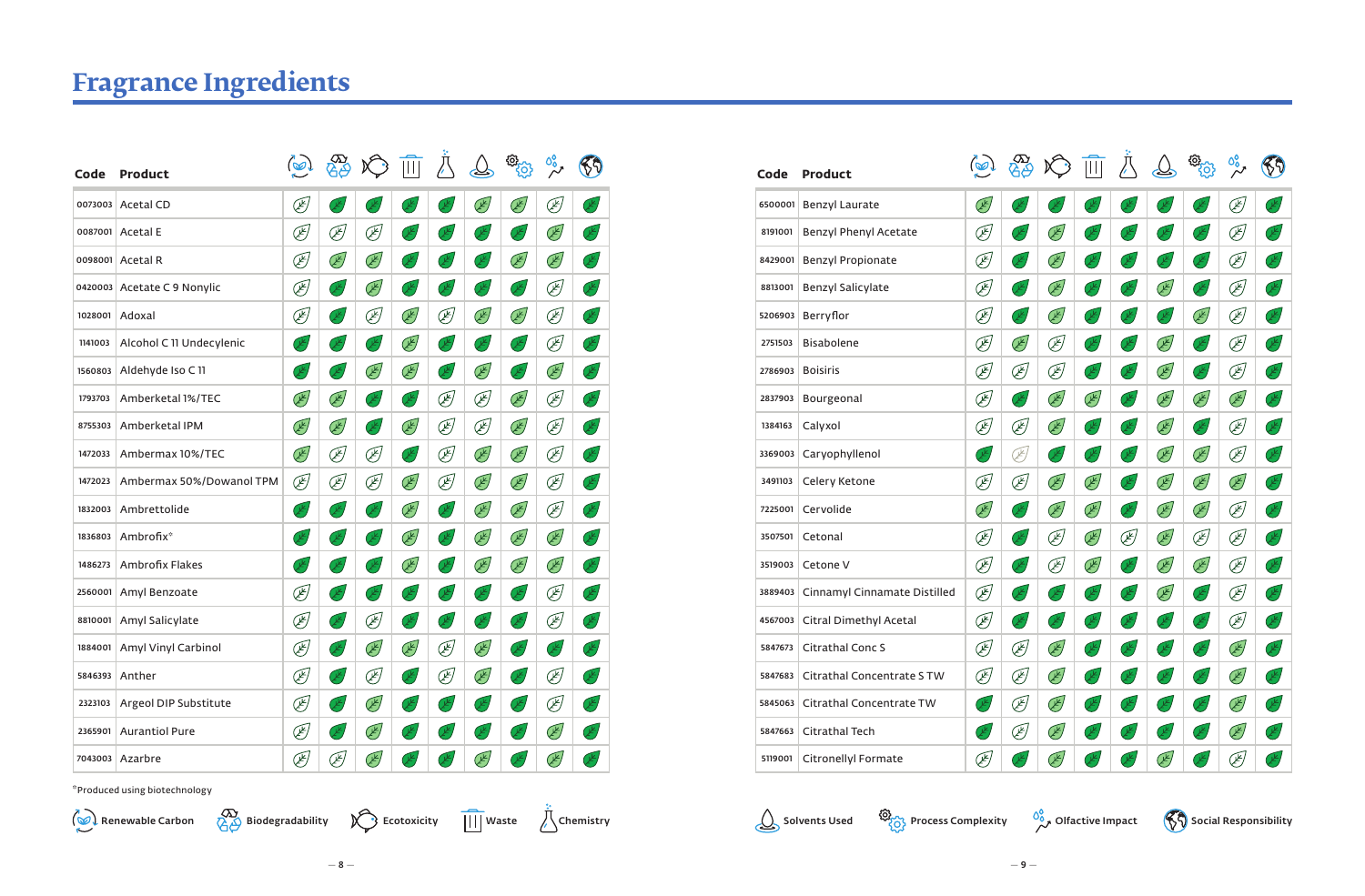| Code    | Product                  | (�)           | ෯             |               | $\overline{   }$ |           |               | తి <sub>ర్ర</sub> | $\frac{O_0}{O}$ | $\Im$         |
|---------|--------------------------|---------------|---------------|---------------|------------------|-----------|---------------|-------------------|-----------------|---------------|
| 4083803 | Citroxide                | E             | $\mathscr{L}$ |               |                  | عر        | $\mathscr{L}$ | $\mathscr{L}$     | $\mathbb{Z}$    | بطلم          |
| 0015173 | Cosmone                  | E             | اعلم          | E             | E                | E         | $\mathbb{Z}$  | E                 | $\mathscr{L}$   | اعلم          |
| 4198003 | Creosol                  | E             | 凶             | 些             | اعلم             | 吗         | $\mathbb{Z}$  | عر                | علم             | الخلأ         |
| 3280001 | Cresyl Caprylate Para    | E             | رعليز         |               | علم              | بطلا      | $\mathscr{L}$ |                   | $\mathbb{Z}$    | رسليل         |
| 6183003 | Cresyl Isobutyrate Para  | E             | اعلم          | بطلإ          | عر               | بخلا      | بخلير         |                   | عر              | اعلم          |
| 4223103 | <b>Cumin Nitrile</b>     | E             | $\mathscr{L}$ | E             | $\mathbb{Z}$     | 酉         | $\mathbb{F}$  |                   | بخلا            | الخليق        |
| 1515001 | Cuminic Aldehyde         | E             | 冯             | $\mathbb{Z}$  | 凈                | بط<br>رسم | بخلي          |                   | $\mathbb{Z}$    | اعلم          |
| 1177003 | <b>Cuminyl Alcohol</b>   | E             | $\mathbb{F}/$ | $\mathbb{Z}$  | اعلم             | ¥,        | ٣             | ♦                 | Ø               | 凶             |
| 1534001 | Cyclamen Aldehyde Extra  | E             | 严             | $\mathscr{L}$ | $\mathscr{L}$    | أيكلخ     | عج            | $\mathbb{F}$      | $\mathscr{L}$   | 严             |
| 8819601 | Cyclohexyl Salicylate    | E             | 凶             | E             | 冸                | الخلا     | پلا           | عج                | E               | ど             |
|         | 0405603 Cyperate         | E             | E             | رعلم          | عر               | بطلا      | $\mathscr{L}$ | $\mathbb{Z}$      | E               | 冸             |
| 4356101 | Decatone                 | E             | E             | 冯             | $\mathbb{Z}$     | 酉         | $\mathscr{L}$ | $\mathscr{L}$     | E               | 严             |
| 4357003 | Decenal-4-Trans          | E             | ど             | $\mathbb{Z}$  | 严                | Ø         | $\mathscr{L}$ | $\mathbb{F}$      | 严               | رعلي          |
| 4485103 | Dihydro Ambrate          | E             | E             | رعلم          | $\mathscr{L}$    | رعلم      | ⊭ٍ            | $\mathscr{L}$     | E               | (¥)           |
| 4508403 | Dihydro Ionone Beta      | E             | $\mathbb{Z}$  | E             | Œ)               | أعلم      | ⊭ٍ            |                   | $\mathscr{L}$   | $\mathbb{F}/$ |
| 1433123 | Dihydro Myrcenyl Acetate | $\mathscr{L}$ | 凶             | $\mathscr{L}$ | 冸                | اعلم      | ¥,            | عل                | E               | 凶             |
| 4591003 | Dimethyl Octenone        | E             | اعلم          | $\mathscr{L}$ | $\mathbb{Z}$     | E         | رعقمه         | $\mathbb{F}$      | $\mathscr{L}$   | Ł             |
|         | 4609001 Dimetol          | E             | 严             | $\mathscr{L}$ | $\mathscr{L}$    | E         | $\mathscr{L}$ | $\mathbb{F}$      | $\mathscr{L}$   | 严             |
|         | 4685003 Dupical          | E             | E             | E             | $\mathscr{L}$    | E         | $\mathbb{Z}$  | $\mathbb{F}$      | $\mathbb{Z}$    | اعلم          |
|         | 4697403 Ebanol           | $\mathscr{L}$ | اعلر          | E             | Ø                | 冸         | $\mathbb{F}$  | E                 | $\mathbb{Z}$    | E             |
| 5845123 | Elintaal                 | E             | اعلا          | $\mathscr{L}$ | ¥                | Ψ         | $\mathbb{Z}$  |                   | $\mathscr{L}$   | اعلم          |

| Code    | Product                    | (တ)          |               |               |                          | Д            | $\bigcirc$    | త్మిన్త       | $\frac{O_0}{\sqrt{2}}$ |       |
|---------|----------------------------|--------------|---------------|---------------|--------------------------|--------------|---------------|---------------|------------------------|-------|
| 4349403 | <b>Ethyl Decadienoate</b>  | $\mathbb{Z}$ | Ł,            | E             | $\mathbb{Z}$             | $\mathbb{Z}$ | $\mathscr{L}$ | $\mathscr{L}$ | E                      | أعلم  |
| 8802603 | <b>Ethyl Safranate</b>     | E            | E             | $\mathscr{L}$ | $\mathscr{L}$            | Œ            | $\mathscr{L}$ | $\mathscr{L}$ | (Ł)                    |       |
| 5849083 | Florane                    | E            | $\mathscr{L}$ | Œ)            | $\mathscr{L}$            | Œ,           | $\mathbb{Z}$  | $\mathscr{L}$ | $\mathbb{Z}$           | رسلي  |
| 8754243 | Florhydral                 | E            | $\mathbb{R}$  | E             | $\mathbb{Z}$             | $\mathbb{Z}$ | $(\nvdash)$   | $\mathbb{Z}$  | $(\mathbb{R})$         | اعلم  |
| 8467001 | Florocyclene               | E            | E             | E             | 飞                        | علا          | P             | 严             | $\mathscr{L}$          | عليز  |
| 5083303 | Florosa                    | E            | $\mathscr{L}$ | (F)           | $\mathscr{L}$            | $\mathbb{Z}$ | $\mathscr{L}$ | $\mathscr{L}$ | E                      | اعلا  |
| 5092501 | Folenox                    | $\mathbb{F}$ | E             | E             | $\mathbb{F}$             | 飞            | $\mathscr{L}$ | 冸             | E                      | 凶     |
| 5093003 | Folione                    | E            | 严             | E             | $\mathscr{L}$            | E            | $\mathscr{L}$ | اعلم          | Œ,                     | ے (م  |
| 5094001 | Folrosia                   | E            | $\mathbb{P}$  | $\mathscr{L}$ | Æ                        | Œ,           | P.            | 飞             | $\mathbb{Z}$           | ⊭(    |
| 5202703 | Freskomenthe               | E            | $\mathbb{P}$  | $\mathbb{Z}$  | 飞                        | Æ,           | P,            | 冸             | $\mathscr{L}$          | Œ)    |
| 1461553 | Frutonile                  | E            | 严             | E             | $\overline{\mathcal{F}}$ | Œ            | $\mathscr{L}$ | $\mathscr{L}$ | $\mathscr{L}$          | ا علم |
| 1390623 | Gardamide                  | E            | E             | $\mathbb{Z}$  | 飞                        | علا          | $\mathbb{Z}$  | اعلم          | E                      | اعلم  |
| 5361601 | Gardocyclene               | E            | E             | E             | Œ                        | $\mathbb{Z}$ | $\mathscr{L}$ | 飞             | $\mathscr{L}$          | 凶     |
| 5464203 | Geranodyle                 | $\mathbb{Z}$ | 严             | $\mathbb{Z}$  | يطم                      | Œ,           | علم           | الطلم         | $\mathscr{L}$          | 凶     |
| 5134001 | Geranyl Formate            | E            | 严             | $\mathscr{L}$ | $\mathbb{F}$             | 飞            | 飞             | 飞             | $\mathscr{L}$          | ⊭(    |
| 8215001 | Geranyl Phenyl Acetate     | E            | 严             | Œ             | $\mathbb{F}$             | Œ,           | Œ             | $\mathbb{P}$  | E                      | اعلر  |
| 5542803 | Givescone                  | E            | E             | $\mathbb{Z}$  | $\mathbb{Z}$             | E            | $\mathscr{E}$ | E             | $\mathbb{Z}$           | رعلي  |
| 5631203 | Glycolierral               | $\mathbb{Z}$ | E             | E             | 巫                        | $\mathbb{F}$ | P,            | 飞             | E                      | الخلا |
| 0310001 | <b>Guaiyl Acetate Tech</b> | $\mathbb{Z}$ | $\mathbb{P}$  | E             | 飞                        | 飞            | $\mathscr{L}$ | اعلم          | E                      | أعلم  |
| 5653603 | Gyrane                     | E            | E             | E             | $\mathbb{F}$             | $\mathbb{Z}$ | $\mathscr{L}$ | $\mathscr{L}$ | $\mathbb{Z}$           |       |
| 1678001 | Heptone                    | Œ            | عكي           | $\mathbb{Z}$  | P                        |              | $\mathscr{L}$ | $\mathscr{L}$ | $\mathscr{L}$          | ٣,    |







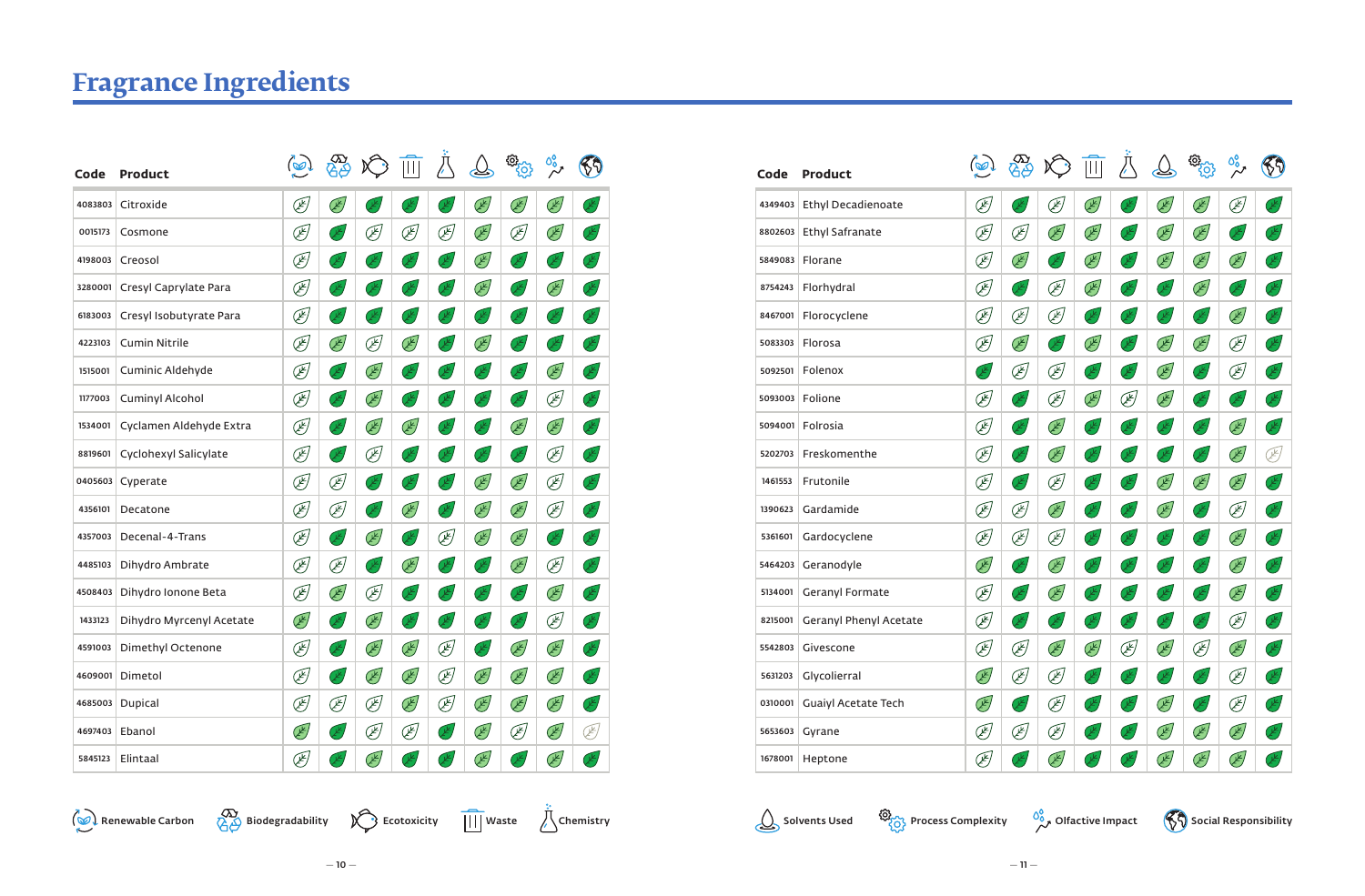| Code    | Product                        | (O)          | දිසි          |                         |               |      |               | తి <sub>స్త</sub> | $\frac{1}{2}$ | $\Im$         |
|---------|--------------------------------|--------------|---------------|-------------------------|---------------|------|---------------|-------------------|---------------|---------------|
| 0025743 | Herbanate                      | E            | E             | E                       | اعلم          |      | $\mathscr{L}$ | $\mathcal{L}$     | $\mathscr{L}$ | 凶             |
| 5698353 | Herboxane                      | E            | E             | $\mathscr{L}$           | اعلم          | بخلا | 必             | عج                | E             | 严             |
| 0181601 | Hexenyl Acetate Cis & Trans    | E            | 冯             | اعلم                    | اعلم          | رعلا | $\mathscr{L}$ | Œ,                | $\mathscr{L}$ | 冸             |
| 2581601 | Hexenyl-3-Cis Benzoate         | E            | $\mathbb{F}$  | E                       | 凈             | 凶    | 凶             | رعليم             | E             | 酉             |
| 8825001 | Hexenyl-3-Cis Salicylate       | E            | 冸             | E                       | رعلم          | رعلم | عر            | بخلي              | $\mathscr{L}$ | 凶             |
| 0335001 | <b>Hexyl Acetate</b>           | E            | 冸             | $\mathscr{L}$           | الطلم         | رعلا | $\mathscr{L}$ | Œ,                | $\mathbb{Z}$  | $\mathscr{L}$ |
| 8826001 | Hexyl Salicylate               | E            | $\mathbb{F}$  | E                       | $\mathbb{Z}$  | 凶    | 凶             | رعلم              | E             | 严             |
| 5979201 | Indolene 50%/CSO               | E            | اعلم          | $\mathscr{\mathscr{C}}$ | رعلم          | رعلا | ¥             | بخلي              | $\mathscr{L}$ | 四             |
| 6041001 | <b>Irisone Pure</b>            | E            | $\mathbb{F}/$ | E                       | $\mathbb{F}$  | 凶    | $\mathscr{L}$ | رعلم              | $\mathscr{L}$ | 严             |
| 6065003 | Irone Alpha                    | E            | E             | E                       | $\mathbb{Z}$  | E    | $\mathscr{L}$ | E                 | $\mathbb{Z}$  | 严             |
| 1490553 | Irone Alpha FL                 | E            | E             | E                       | $\mathbb{Z}$  | E    | $\mathscr{E}$ | E                 | $\mathscr{L}$ | اعلم          |
|         | 6068003 Irone Alpha Refined    | E            | E             | E                       | $\mathscr{L}$ | E    | $\mathscr{L}$ | E                 | $\mathbb{Z}$  | $\mathbb{F}$  |
| 1465543 | Isobutavan                     | E            | $\mathbb{F}$  | $\mathscr{L}$           | $\mathbb{P}$  | 酉    | $\mathscr{E}$ | $\mathbb{P}$      | $\mathbb{Z}$  | 酉             |
| 8218001 | <b>Isobutyl Phenyl Acetate</b> | E            | 冸             | $\mathscr{L}$           | رعلم          | 凶    | بخلير         | بخلي              | $\mathbb{Z}$  | 凶             |
| 6230003 | <b>Isocyclocitral Tech</b>     | E            | E             | $\mathscr{L}$           | 罔             | 乤    | $\mathscr{L}$ | $\mathcal{L}$     | $\mathscr{L}$ | $\mathbb{F}$  |
| 6249003 | Isojasmone B 11                | 酉            | $\mathbb{F}$  | اعلم                    | $\mathscr{G}$ | 酉    | $\mathscr{L}$ | رعلم              | $\mathbb{Z}$  | 四             |
| 5850143 | Isolongifolanone               | $\mathbb{Z}$ | E             | E                       | رعلم          | 凶    | $\mathbb{Z}$  | $\mathbb{Z}$      | E             | 飞             |
| 6253503 | Isomenthone DL                 | 凈            | 凶             | $\mathscr{L}$           | 判             | رعلا | رسلي          | $\mathscr{L}$     | $\mathbb{Z}$  | 凶             |
| 0350003 | <b>Isopulegyl Acetate</b>      | E            | $\mathbb{Z}$  | 严                       | 严             | 四    | $\mathscr{L}$ | رعلم              | E             | 严             |
| 6281753 | Isoraldeine 95                 | E            | 凶             | E                       | $\mathscr{L}$ | رسلخ |               | 些                 | $\mathbb{Z}$  | اعلم          |
| 0513501 | Jasmacyclene                   | E            | Ø             | $\mathbb{Z}$            | $\mathbf{r}$  |      |               |                   | $\mathscr{L}$ | 飞             |

| Code    | Product                 | $\infty$     |              |               |                | Д            | لجيكے         | తి <sub>ప్ర</sub> | $\frac{00}{\sqrt{2}}$ | $\mathbb{C}$ )            |
|---------|-------------------------|--------------|--------------|---------------|----------------|--------------|---------------|-------------------|-----------------------|---------------------------|
| 5850253 | Jasmatone               | Œ            |              | Œ             | عر             | 飞            | $\mathbb{Z}$  | $\mathscr{L}$     | $\mathscr{L}$         | 飞                         |
| 6472003 | Jasmin Lactone Delta    | E            | ¥            | P.            | E              | E            | E             | E                 | E                     | 严                         |
| 6340001 | Jasmone Cis             | E            | Œ            | $\mathbb{Z}$  | $\mathbb{R}^2$ | E            | $\mathbb{Z}$  | E                 | $\mathbb{R}^2$        | 巫                         |
| 6346803 | Jasmonyl                | E            | $\mathbb{Z}$ | $\mathbb{Z}$  | Œ              | P,           | $\mathbb{Z}$  | P.                | E                     | 飞                         |
| 6347001 | Jasmonyl LG             | E            | Œ            | $\mathscr{E}$ | Œ              | Œ,           | $\mathscr{E}$ | Æ                 | E                     | 严                         |
| 6322401 | Jasmopyrane             | E            | Œ            | $\mathbb{Z}$  | $\mathbb{R}$   | Œ            | Œ,            | $\mathbb{Z}$      | E                     | 严                         |
| 6347541 | Jasmopyrane Forte       | E            | ₽            | $\mathscr{L}$ | Œ              | $\mathbb{Z}$ | $\mathbb{F}$  | 飞                 | E                     | P,                        |
| 8754013 | Javanol                 | $\mathbb{Z}$ | Œ)           | E             | $\mathbb{P}$   | E            | $\mathbb{Z}$  | P,                | $\mathbb{Z}$          | $\mathbb{P}$              |
| 1493163 | Javanol Super           | $\mathbb{Z}$ | E            | E             | $\mathbb{Z}$   | E            | $\mathscr{L}$ | $\mathbb{F}$      | $\mathbb{Z}$          | $\mathbb{F}$              |
| 5385203 | Jessate                 | E            | $\mathbb{Z}$ | Œ,            | $\mathbb{Z}$   | E            | ¥.            | $\mathbb{F}$      | E                     | 飞                         |
| 6378003 | Kephalis                | E            | E            | E             | $\mathbb{Z}$   | Œ,           | $\mathscr{L}$ | Æ                 | $\mathbb{Z}$          | $\mathbb{Z}^{\mathbb{K}}$ |
| 3506503 | Ketoisophorone Pure     | E            | $\mathbb{F}$ | Œ,            | Œ              | $\mathbb{Z}$ | $\mathbb{Z}$  | P.                | E                     | 严                         |
| 0017643 | Labienoxime 10%/IPM-TEC | $\mathbb{Z}$ | Œ)           | Œ,            | $\mathbb{Z}$   | Œ            | $\mathbb{Z}$  | Œ                 | $\mathbb{Z}$          | 严                         |
| 6570203 | Lemonile                | E            | $\mathbb{Z}$ | E             | $\mathbb{Z}$   | Æ,           | Œ,            | P.                | $\mathbb{Z}$          | $\mathbb{Z}$              |
| 5845733 | Levistamel 25%/TEC      | $\mathbb{Z}$ | E            | P,            | Œ,             | P.           | $\mathscr{L}$ | 飞                 | E                     | 严                         |
| 0027063 | Ligantraal              | E            | E            | P.            | Ľ              | 飞            | $\mathscr{L}$ | 飞                 | E                     | P,                        |
| 7852493 | Lime Oxide              | E            | $\mathbb{Z}$ | E             | Œ              | P.           | ¥             | P.                | Œ)                    | 巫                         |
| 4523001 | Limetol                 | E            | E            | $\mathscr{L}$ | $\mathbb{Z}$   | Œ            | 飞             | $\mathbb{Z}$      | $\mathbb{Z}$          | 飞                         |
| 7852501 | Linalool Oxide          | E            | P            | ¥             | 飞              | $\mathbb{F}$ | $\mathscr{L}$ | $\mathcal{F}$     | E                     | 飞                         |
| 2597001 | Linalyl Benzoate        | E            | ⊭ٍ           | عز            | 必              | ど            | $\mathbb{Z}$  | 飞                 | E                     | 严                         |
| 3910003 | Linalyl Cinnamate       | E            | ¥            | ¥             | عج             | 飞            | $\mathscr{L}$ | P.                | E                     | 飞                         |







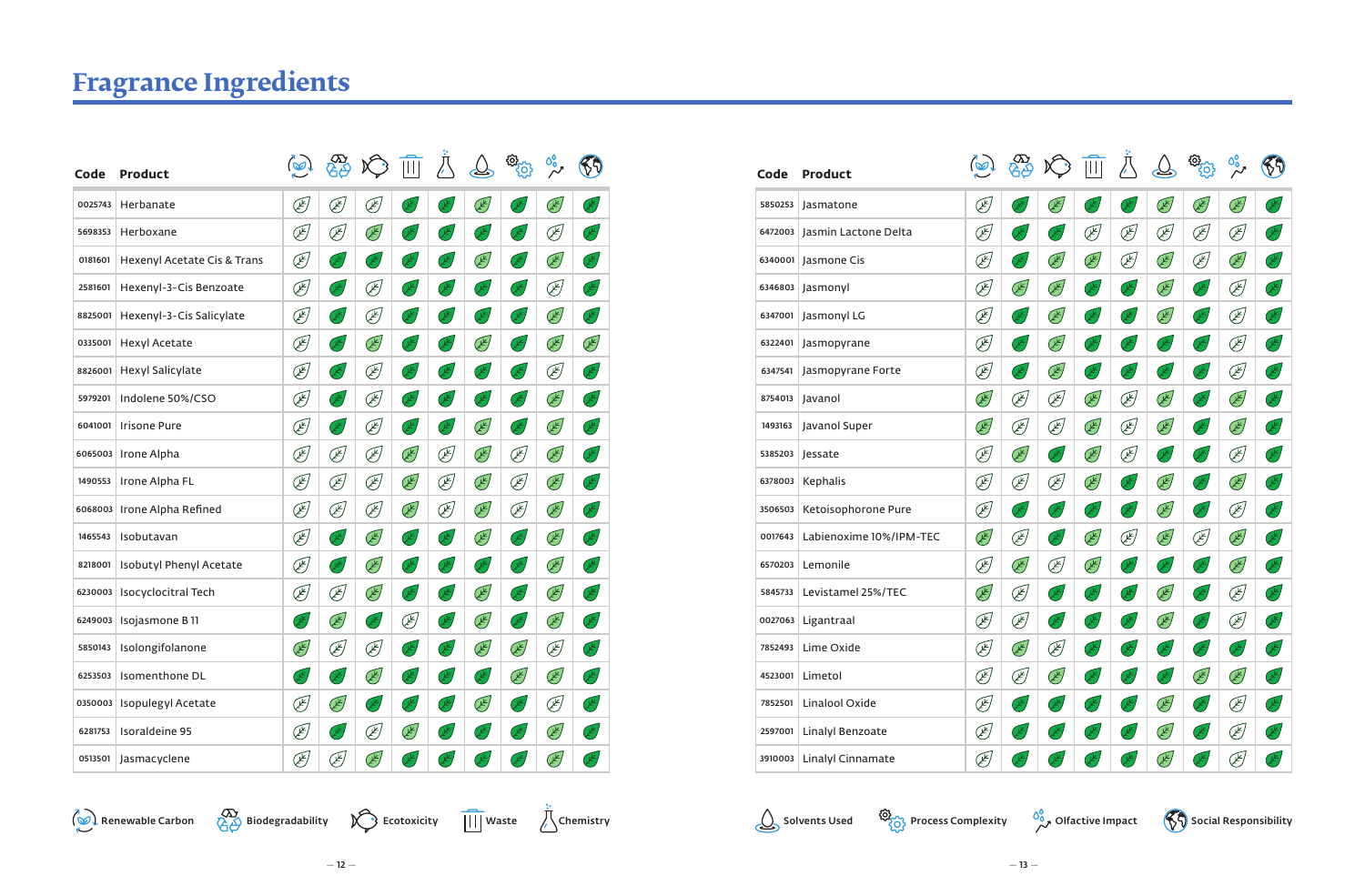| Code    | Product                      | (తి)          | ஜ்            |               | $\parallel \parallel \parallel$ |              |               | తి <sub>ప్ర</sub> | $\frac{6}{3}$ | $\Im$ |
|---------|------------------------------|---------------|---------------|---------------|---------------------------------|--------------|---------------|-------------------|---------------|-------|
| 5150501 | Linalyl Formate              | E             | اعلم          | $\mathscr{L}$ |                                 |              |               |                   | E             | اعطم  |
| 6170501 | Linalyl Isobutyrate          | E             | اعلم          | E             | عر                              |              |               |                   | E             | 飞     |
| 8448751 | Linalyl Propionate           | E             | $\mathbb{R}$  | E             | اعلم                            | بخلإ         |               |                   | Ø             | اعليم |
| 6576003 | Maceal                       | $\mathbb{Z}$  | E             | E             | 冸                               | بخلا         | بخلير         | علىر              | $\mathscr{L}$ | 严     |
| 6655003 | Madrox                       | E             | E             | رعلم          | $\mathscr{L}$                   | E            | $\mathscr{L}$ | $\mathbb{Z}$      | Ø             | (F)   |
| 6638901 | Magnolione                   | E             | E             | رعلم          | $\mathbb{Z}$                    | 酉            | $\mathscr{L}$ | $\mathscr{L}$     | E             | 严     |
| 6172003 | Maltyl Isobutyrate           | E             | اعلم          | $\mathscr{L}$ | E)                              | $\mathbb{F}$ | رعلم          | 冸                 | E             | 冸     |
| 6710003 | Mayol                        | E             | 冯             | $\mathbb{Z}$  | 冸                               | 趻            | $\mathbb{Z}$  | Æ                 | E             | 飞     |
| 6746001 | Melonal                      | E             | اعلم          | $\mathscr{L}$ | E                               | E            | $\mathscr{L}$ | $\mathscr{L}$     | بطلير         | اعلم  |
|         | 6846003   Metambrate         | E             | E             | رعلم          | $\mathbb{Z}$                    | E            | $\mathscr{L}$ | $\mathscr{L}$     | $\mathscr{L}$ | E     |
| 6906203 | <b>Methyl Diantilis</b>      | E             | 凶             | $\mathscr{L}$ | $\mathbb{Z}$                    | 酉            | $\mathscr{L}$ | $\mathbb{Z}$      | E             | 严     |
| 6908001 | Methyl Diphenyl Ether        | E             | E             | بخلي          | 冸                               | E            | $\mathbb{Z}$  | عر                | Ø             | 严     |
| 6937003 | Methyl Heptenone Pure        | E             | 冯             | $\mathbb{Z}$  | (¥)                             | رعلم         | 冸             | $\mathbf{F}$      | $\mathbb{Z}$  | Œ)    |
| 6978468 | Methyl Laitone 10%/DPG       | E             | $\mathscr{L}$ | رعلم          | ¥                               | 凶            | $\mathbb{F}$  | $\mathbb{Z}$      | $\mathbb{Z}$  | 趻     |
| 0010213 | Methyl Laitone 10%/TEC       | $\mathscr{L}$ | $\mathbb{Z}$  | رعلم          | اعطير                           | 四            | 冸             | $\mathscr{L}$     | $\mathscr{L}$ | 严     |
| 7594003 | Methyl Octyne Carbonate      | E             | 鸣             | E             | $\mathbb{Z}$                    | E            | $\mathbb{Z}$  | $\mathscr{L}$     | $\mathscr{L}$ | Œ     |
| 6993001 | <b>Methyl Pamplemousse</b>   | E             | E             | $\mathscr{L}$ | E                               | E            | $\mathscr{L}$ | $\mathscr{L}$     | $\mathscr{L}$ | اعليق |
| 7989003 | Methyl Quinoline Para        | E             | E             | $\mathscr{L}$ | $\mathscr{L}$                   | 冸            | 冸             | عر                | $\mathbb{Z}$  | 冸     |
| 9411003 | Methyl Tuberate Pure         | E             | 凶             | اعلم          | $\mathbb{Z}$                    | E            | $\mathbb{Z}$  | $\mathscr{L}$     | $\mathbb{Z}$  | 严     |
| 6931003 | Methyl-6 Heptadien-3,5 One-2 | E             | عر            |               | $\mathscr{L}$                   | بخلا         | $\mathscr{L}$ |                   | $\mathbb{Z}$  | اعلم  |
| 5851533 | Mevantraal                   | E             |               |               |                                 |              |               |                   | Ø             | ⊭⁄    |

| Code    | Product                     | (O)          |               |               |               |              |               | తి <sub>ప్ర</sub> | $\frac{O_0}{\sqrt{2}}$ |             |
|---------|-----------------------------|--------------|---------------|---------------|---------------|--------------|---------------|-------------------|------------------------|-------------|
| 7289001 | Musk R1                     | $\mathbb{Z}$ | ¥.            | $\mathbb{Z}$  | E             | $\mathbb{P}$ | $\mathscr{L}$ | Œ)                | E                      |             |
| 0408601 | Myraldyl Acetate            | $\mathbb{Z}$ | $\mathscr{L}$ | E             | 飞             | <u>پر</u>    | $\mathscr{E}$ | $\mathbb{Z}$      | E                      |             |
| 7446003 | Nectaryl                    | $\mathbb{Z}$ | $\mathbb{F}$  | E             | $\mathbb{Z}$  | Œ            | Œ             | Œ                 | $\mathscr{L}$          | رعلا        |
| 0014073 | Neobergamate Forte          | $\mathbb{Z}$ | $\mathbb{Z}$  | $\mathbb{Z}$  | $\mathbb{Z}$  | 飞            | 严             | 严                 | E                      | اعلم        |
| 7450003 | Neofolione                  | $\mathbb{Z}$ | $\mathbb{F}$  | E             | $\mathbb{Z}$  | E            | $\mathbb{Z}$  | ど                 | E                      |             |
| 7568001 | Nonadienal                  | E)           | $\mathscr{L}$ | Œ             | E             | E            | $\mathbb{Z}$  | E                 | Œ)                     |             |
| 7568493 | Nonadienol-2,6              | E            | 冸             | Æ,            | E             | E            | $\mathscr{E}$ | E                 | E                      | بخلا        |
| 7569203 | Nonadyl                     | E            | $\mathbb{F}$  | Œ             | Œ,            | Œ            | $(\nvdash)$   | Œ                 | $\mathscr{L}$          | الخلا       |
| 7622363 | Okoumal                     | E            | E             | E             | $\mathbb{Z}$  | E            | E             | E                 | E                      | <u>طر</u>   |
| 6638701 | Orcinyl 3                   | E            | $\mathbb{F}$  | Œ             | E             | E            | $\mathscr{L}$ | $\mathbb{Z}$      | $\mathscr{L}$          | اعلم        |
| 5166003 | Oxyoctaline Formate         | E            | E             | E             | Æ             | 飞            | $\mathbb{Z}$  | $\mathbb{Z}$      | E                      | اعلم        |
| 0025633 | Paradisamide                | E            | E             | E             | 飞             | علا          | $\mathbb{Z}$  | 严                 | $\mathscr{E}$          | يخلخ        |
| 1394573 | Pelargene                   | E            | E             | $\mathbb{Z}$  | Œ             | Œ            | $\mathscr{L}$ | $\mathbb{Z}$      | Œ                      | الخليق      |
| 8753253 | Peonile                     | Œ)           | E             | E             | $\mathbb{Z}$  | اعلم         | $\mathscr{L}$ | 凶                 | Œſ                     | E           |
| 1394793 | Petiole                     | E            | $\mathscr{L}$ | $\mathbb{Z}$  | $\mathscr{L}$ | E            | 飞             | 飞                 | $\mathscr{L}$          | ⊭⁄          |
| 0014363 | Pharaone 10%/DPG            | E            | Æ,            | E             | Œ,            | E            | $\mathscr{L}$ | $\bigcirc$        | (Ł)                    | <u> علم</u> |
| 1597503 | Phenyl Acetaldehyde 85%/PEA | E            | P,            | $\mathscr{E}$ | Œ             | ¥            | P,            | 冸                 | Œ)                     |             |
| 1600003 | Phenyl Propionic Aldehyde   | E            | $\mathbb{F}$  | $\mathscr{L}$ | 飞             | Ŀ            | 飞             | اعلا              | Œ                      |             |
| 3929001 | Phenyl Propyl Cinnamate     | E            | $\mathbb{Z}$  | بخلا          | 飞             |              | ٣             | $\mathbb{Z}$      | E                      |             |
| 5845473 | Pivacyclene                 | E            | E             | E             | $\mathscr{L}$ | 些            | 飞             | ĴŁ,               | E                      |             |
| 3496423 | Pivarose                    | ŒJ           |               | $\mathscr{F}$ |               |              |               |                   | E                      |             |







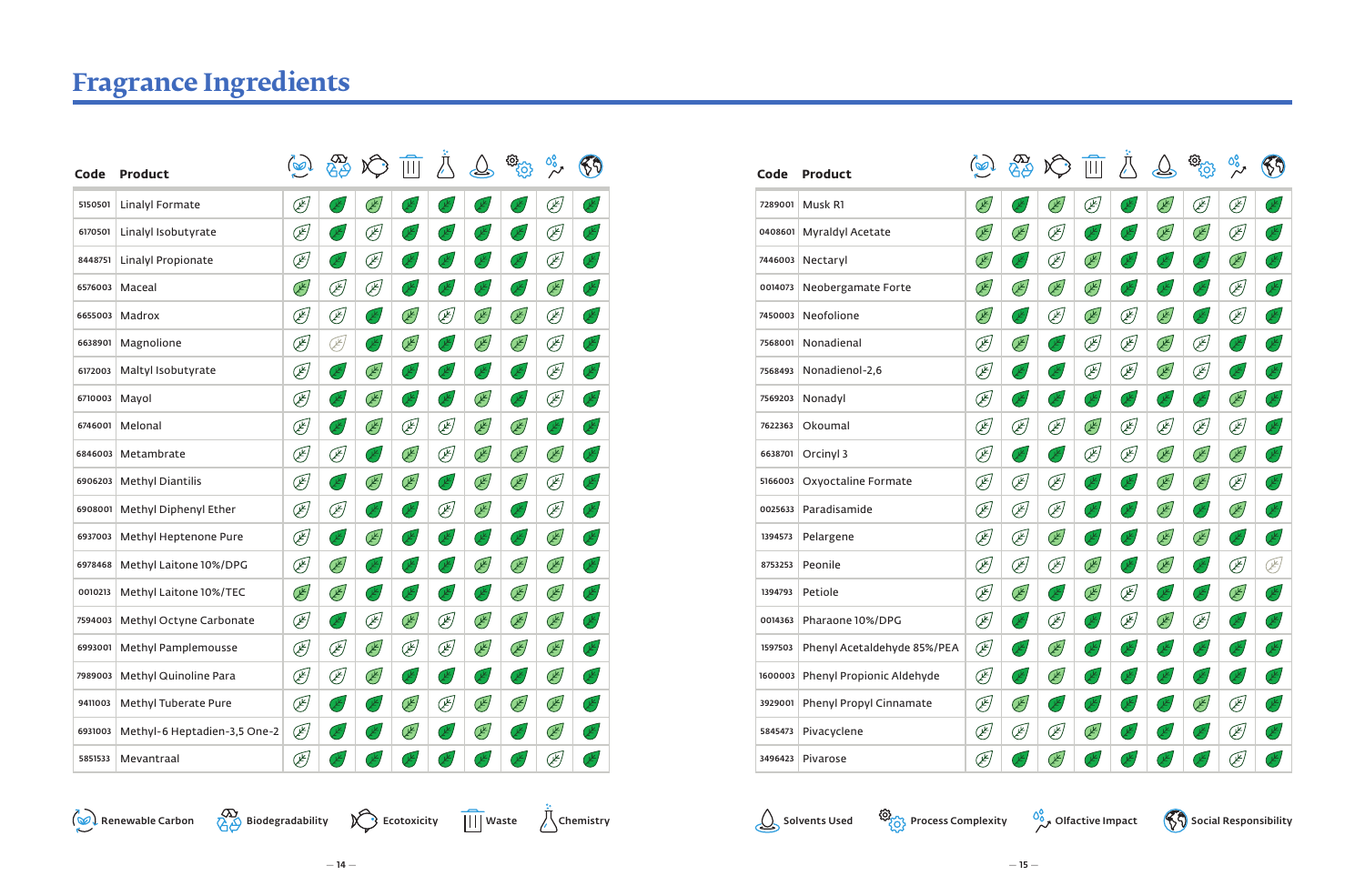| Code    | <b>Product</b>             | (ھ)           | ඤි            |               | $\overline{   }$ |              | $\mathcal{Q}$ | ි<br>දැවූ     | $\frac{O_0}{O}$ | $\mathcal{E}$ |
|---------|----------------------------|---------------|---------------|---------------|------------------|--------------|---------------|---------------|-----------------|---------------|
| 1386453 | Quintone                   | E             | اعلم          | $\mathscr{L}$ | عر               | عر           | $\mathscr{L}$ | $\mathscr{L}$ | $\mathscr{L}$   | اعلم          |
| 8674701 | Rhodinol 70                | E             | اعلم          | $\mathscr{L}$ | $\mathbb{Z}$     | E            | $\mathbb{Z}$  | $\mathscr{L}$ | $\mathscr{L}$   | P-1           |
| 8679003 | <b>Rhodinol Pure</b>       | 酉             | $\mathbb{R}$  | $\mathscr{E}$ | 冸                | 趻            | $\mathscr{L}$ | اعلم          | $\mathscr{L}$   | $\mathbb{R}$  |
| 8683003 | Rhubafuran                 | E             | E             | $\mathscr{L}$ | 冸                | بطلية<br>ا   | $\mathbb{Z}$  | E             | 冸               | اعلم          |
| 5845523 | Rosyrane Super             | E             | $\mathscr{L}$ | $\mathscr{L}$ | 冸                | الخلخ        | $\mathscr{L}$ | عر            | 飞               | E             |
| 8686401 | Rum Acetal                 | E             | 冯             | رعلم          | $\mathbb{R}$     | اعلم         | ٢             | ど             | $\mathbb{Z}$    | 严             |
| 0015893 | Safraleine                 | E             | E             | $\mathbb{Z}$  | $\mathbb{Z}$     | $\mathbb{F}$ | $\mathbb{F}$  | اعطم          | $\mathscr{L}$   | 冸             |
| 8797001 | Safranal                   | E             | $\mathscr{L}$ | $\mathscr{L}$ | $\mathbb{Z}$     | 凈            | $\mathbb{Z}$  | $\mathbb{F}$  | P,              | 严             |
| 8797103 | Safranal P                 | E             | $\mathbb{Z}$  | $\mathscr{L}$ | $\mathbb{Z}$     | 凶            | $\mathscr{L}$ | $\mathbb{Z}$  | 飞               | اعلم          |
| 8847801 | Sandalore                  | $\mathscr{E}$ | 冯             | E             | $\mathbb{Z}$     | $\mathbb{F}$ | $\mathscr{L}$ | E             | $\mathscr{L}$   | E             |
| 0029503 | Sclarene 50%/TEC           | E             | E             | اعلم          | $\mathscr{L}$    | E            | $\mathscr{L}$ | $\mathbb{Z}$  | E               | 严             |
|         | 8892308 Sclarene 80%/DPG   | E             | E             | رعلم          | $\mathbb{Z}$     | E            | $\mathbb{Z}$  | $\mathbb{F}$  | Ø               | 严             |
| 0012543 | Silvial                    | E             | 冸             | $\mathbb{Z}$  | (¥)              | 乤            | $\mathscr{L}$ | $\mathscr{L}$ | $\mathbb{Z}$    | Œ             |
| 1380433 | Sinpine P                  | $\mathbb{Z}$  | 冯             | E             | $\mathbb{F}$     | 酉            | 严             | عز            | $\mathbb{Z}$    | 酉             |
| 8974203 | Spirambrene                | $\mathbb{Z}$  | E             | E             | $\mathbb{Z}$     | 四            | $\mathbb{Z}$  | $\mathscr{L}$ | $\mathscr{L}$   | 严             |
| 0010703 | Spirogalbanone Pure        | E             | E             | E             | E                | E            | E             | E             | $\mathscr{L}$   | $\mathbb{P}$  |
| 9023501 | Stemone                    | E             | E             | $\mathscr{L}$ | 严                | اعجل         | عر            | 当             | $\mathscr{L}$   | 酉             |
|         | 5200003 Strawberry Pure    | E             | E             | E             | $\mathscr{L}$    | E            | $\mathscr{L}$ | 冸             | $\mathbb{Z}$    | E             |
| 1623003 | Syringa Aldehyde 50%       | E             | 凶             | رعلم          | $\mathbb{Z}$     | E            | $\mathbb{F}$  | $\mathscr{L}$ | $\mathbb{Z}$    | $\mathbb{Z}$  |
| 9177303 | Tangerinol                 | E             | اعلم          | عر            | ٣                | بخلا         | $\mathbb{F}$  | $\mathscr{L}$ | E               | اعلم          |
| 5854233 | Terpinyl Isobutyrate Alpha | $\mathscr{L}$ | E             | E             |                  |              |               |               | $\mathbb{Z}$    | اعلم          |

| Code    | Product              | $\infty$     |               |                            |                            |              |               |                            | $\frac{6}{6}$ |              |
|---------|----------------------|--------------|---------------|----------------------------|----------------------------|--------------|---------------|----------------------------|---------------|--------------|
| 9254001 | Tetrahydro Citral    | E            | $\mathscr{L}$ | E                          | P                          | 飞            | $\mathbb{Z}$  | 飞                          | $\mathbb{Z}$  | 飞            |
| 0014203 | Toscanol             | E            | $\mathscr{L}$ | E                          | $\mathscr{L}$              | E            | $\mathscr{L}$ | $\mathbb{Z}$               | 飞             | 巫            |
| 9385201 | Tridecene-2-Nitrile  | E            | 严             | E                          | $\mathbb{Z}$               | P,           | $\mathbb{Z}$  | 飞                          | $\mathbb{Z}$  | $\mathbb{F}$ |
| 0027553 | Ultravanil 80%/DPG   | E            | $\mathbb{Z}$  | $\left(\frac{1}{2}\right)$ | 飞                          | 飞            | 飞             | 飞                          | 凈             | 严            |
| 9449001 | Undecatriene         | E            | $\mathscr{L}$ | E                          | E                          | Œſ           | $\mathbb{Z}$  | $\mathbb{Z}$               | 飞             | 飞            |
| 0011033 | Undecatriene 10%/TEC | $\mathbb{Z}$ | $\mathbb{Z}$  | E                          | $\mathbb{Z}$               | E            | $\mathbb{Z}$  | $\mathbb{Z}$               | $\mathbb{Z}$  | 飞            |
| 9449603 | Undecatriene Super   | E            | $\mathscr{L}$ | E                          | E                          | E            | $\mathscr{L}$ | $\mathscr{L}$              | $\mathbb{P}$  | P,           |
| 9449903 | Undecavertol         | E            | Æ             | E                          | $\mathscr{L}$              | E            | $\mathscr{L}$ | $\left(\frac{1}{k}\right)$ | $\mathbb{Z}$  | 飞            |
| 1382293 | Velvione             | E            | P.            | E                          | $\mathbb{Z}$               | E            | E             | $\mathbb{Z}$               | E             | ŀ            |
|         | 9644003 Verdantiol   | E            | $\mathscr{L}$ | $\mathscr{L}$              | 飞                          | 飞            | Æ,            | 飞                          | E             | $\mathbb{R}$ |
| 0010023 | Verdoracine          | E            | E             | P.                         | $\mathscr{L}$              | 飞            | $\mathbb{Z}$  | $\mathbb{Z}$               | $\mathbb{Z}$  | 巫            |
| 9644601 | Vernaldehyde         | $\mathbb{Z}$ | $\mathbb{Z}$  | E                          | Æ                          | P.           | $\mathbb{Z}$  | $\mathbb{Z}$               | Þ             | Œ)           |
| 9705003 | <b>Vetynal Fine</b>  | $\mathbb{Z}$ | E             | E                          | P,                         | $\mathbb{F}$ | $\mathscr{L}$ | 飞                          | E             | 严            |
| 9706003 | Vetyvenal            | $\mathbb{Z}$ | E             | E                          | 飞                          | 飞            | $\mathbb{Z}$  | 飞                          | Œ)            | 飞            |
| 5503001 | Zingerone            | Œ)           | P             | P                          | $\left(\frac{1}{k}\right)$ | Ψ            | P             | $\mathbb{Z}$               | $\mathbb{Z}$  | 飞            |





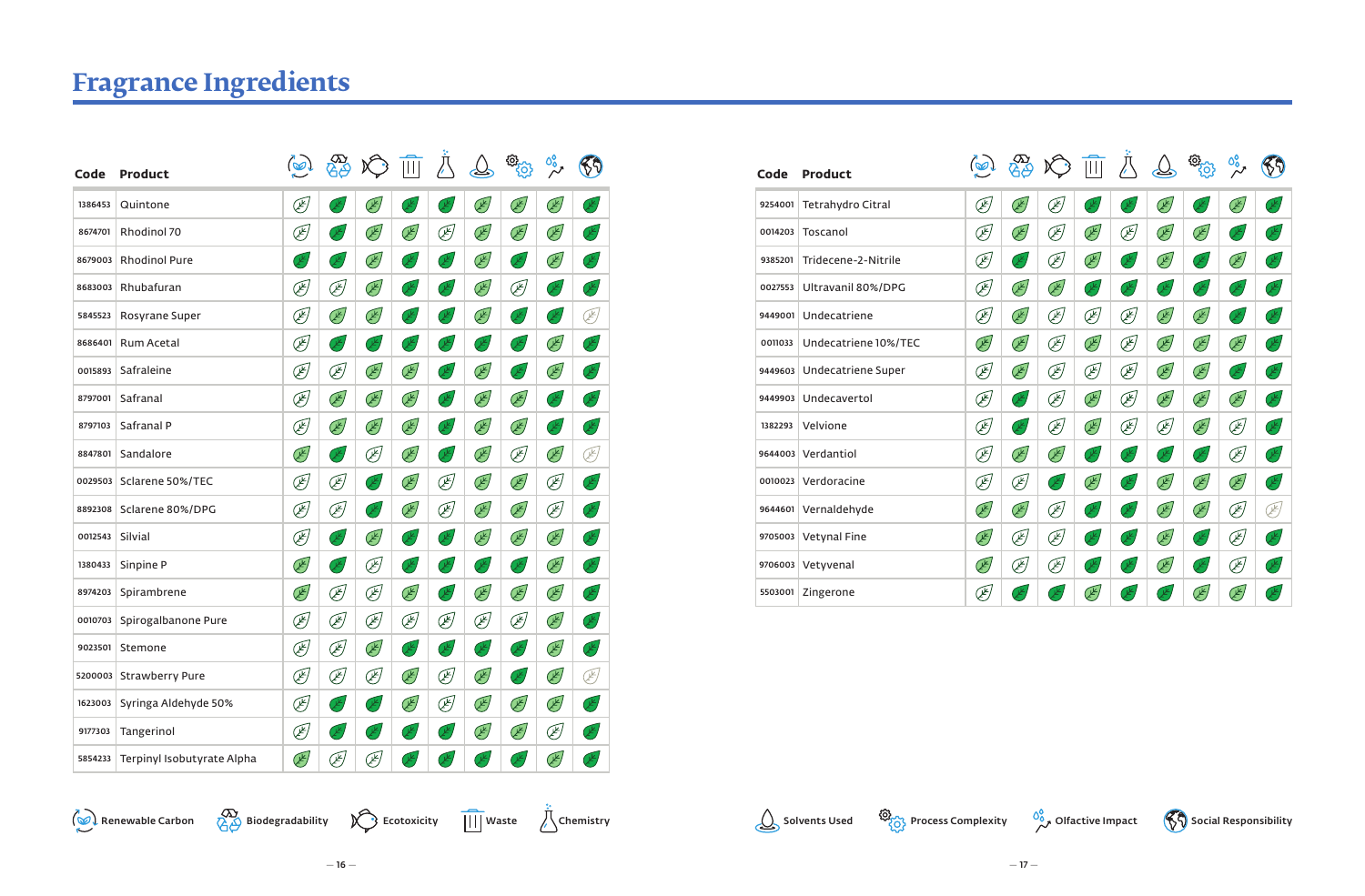### **Contact Us**

**Givaudan SA** Head Office

Chemin de la Parfumerie, 5 1214 Vernier SWITZERLAND

Tel. +41 22 780 9111 fragrances.fib@givaudan.com

**www.givaudan.com**



#### **Europe**

Givaudan SA Chemin de la Parfumerie, 5 1214 Vernier SWITZERLAND Tel. +41 22 780 9111

#### **USA, Canada**

Givaudan Fragrances Corp. 717 Ridgedale Ave East Hanover, NJ 07936 USA Tel. +1 973 576 9332

#### **South America, Mexico**

Givaudan Colombia SAS Carrera 98 # 25G - 40 151196 Bogotá, D.C. COLOMBIA Tel. +57 1 267 4975

#### **South Asia, Middle East, Africa**

Givaudan India Pvt Ltd 401 Akruti Centre Point 4th Floor MIDC - Central Road, MIDC Andheri East Mumbai 400 093 INDIA Tel. +91 22 6662 5700

### **China, Indonesia, Malaysia, Singapore, Thailand**

Givaudan Fragrances (Shanghai) Ltd 298 Li Shi Zhen Road Zhang Jiang Hi-Tech Park Pudong New Area 201203 Shanghai CHINA Tel. +86 21 2893 1268

#### **Japan, South Korea, Taiwan**

Givaudan Japan KK 3014-1, Shinohara-cho, Kohoku-ku, Yokohama, Kanagawa, 222-0026 JAPAN Tel. +81 45 423 3130